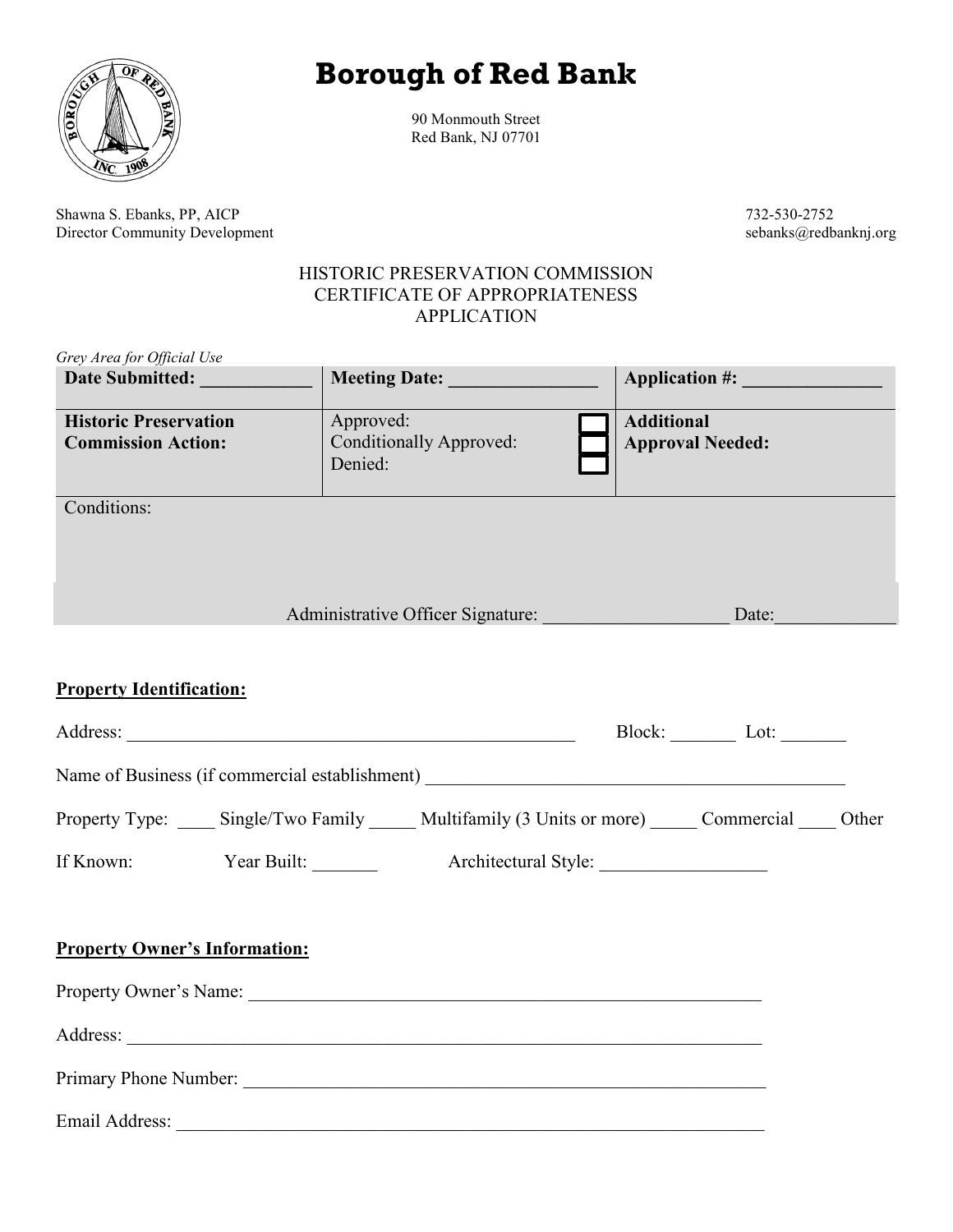## **Applicant Information:**

Applicant Name (if different from owner):\_\_\_\_\_\_\_\_\_\_\_\_\_\_\_\_\_\_\_\_\_\_\_\_\_\_\_\_\_\_\_\_\_\_\_\_\_\_\_\_\_\_

Company: \_\_\_\_\_\_\_\_\_\_\_\_\_\_\_\_\_\_\_\_\_\_\_\_\_\_\_\_\_\_\_\_ Primary Phone Number: \_\_\_\_\_\_\_\_\_\_\_\_\_\_\_\_\_\_\_\_\_\_\_\_\_\_\_

Email Address: \_\_\_\_\_\_\_\_\_\_\_\_\_\_\_\_\_\_\_\_\_\_\_\_\_\_\_\_\_\_\_\_\_\_\_\_\_\_\_\_\_\_\_\_\_\_\_\_\_\_\_\_\_\_\_\_\_\_\_\_\_\_\_

Description of Proposed Work:

Outline Nature of Proposed Work (select all applicable)

| <b>Architectural Feature</b>    | Repair, Replace-In Kind, or New |
|---------------------------------|---------------------------------|
| <b>Exterior Walls</b>           |                                 |
| Roof                            |                                 |
| Gutters                         |                                 |
| Chimney                         |                                 |
| Eaves (cornice, soffit, fascia) |                                 |
| Windows                         |                                 |
| Doors and Doorways              |                                 |
| Porch, Portico                  |                                 |
| Demolition                      |                                 |
| Fence                           |                                 |
| Signage                         |                                 |
| Retaining Wall                  |                                 |
| Solar Panels, Antennas, etc.    |                                 |
| Other (please identify)         |                                 |